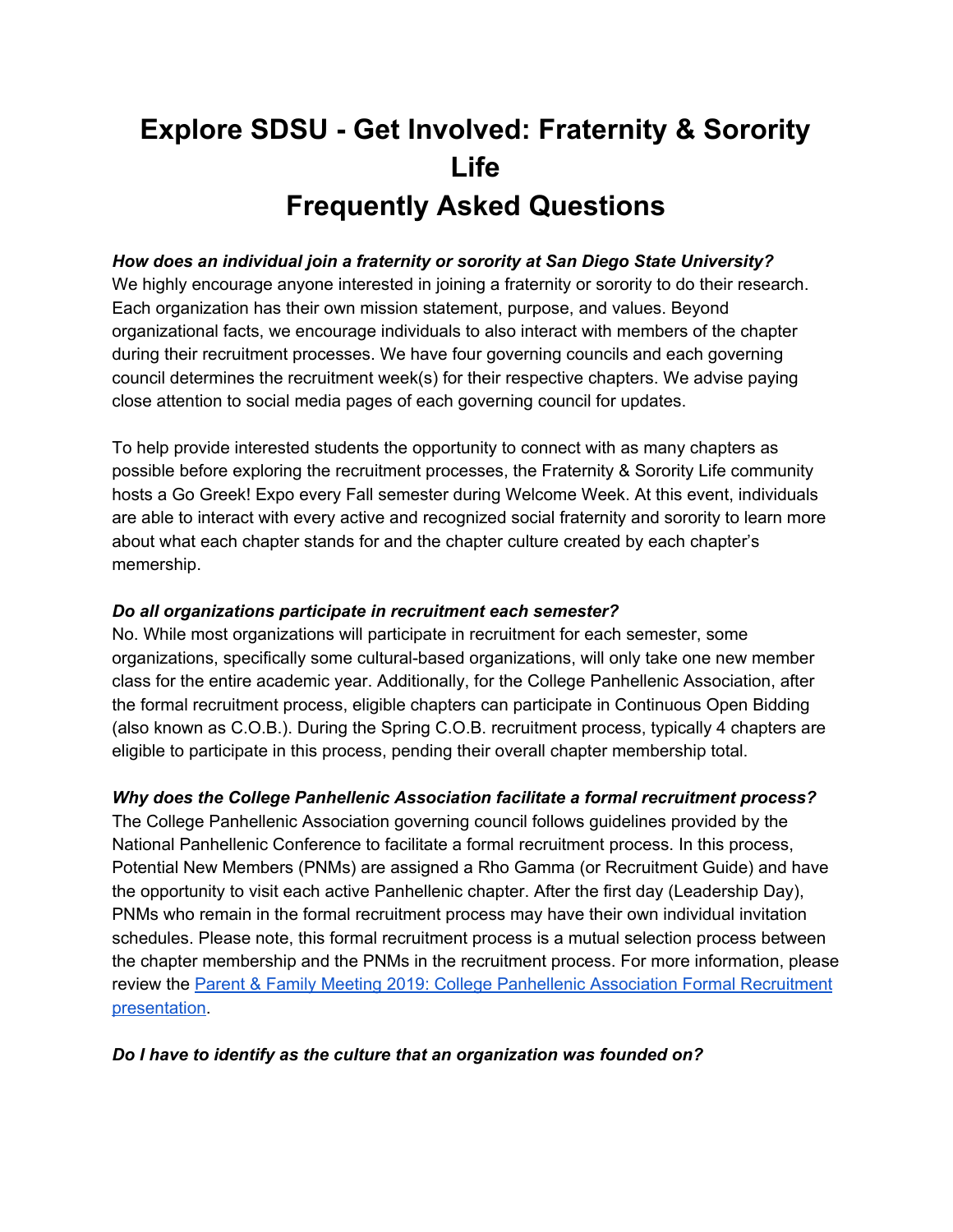No. While some of our social fraternities and sororities were founded on a cultural aspect or identity, it is not a requirement that a student interested in exploring membership in these organizations needs to identify in the same cultural identity,

# *What does the new member process look like? How long is it and how much of a time commitment is it?*

The new member education process looks different for each social fraternity and sorority. In fact, some organizations don't have a "pledging process". That said, new member education processes can last anywhere from 48 hours to approximately 12 weeks. Typically, new members must allocate approximately 2-3 hours a week to their chapter's new member education program.

# *Do all chapters have a chapter facility?*

No. Currently, all chapters within the College Panhellenic Association operate a university recognized chapter facility. Most of the Interfraternity Council chapters operate a university recognized chapter facility either in Fraternity Row or nearby campus. None of our National Pan-Hellenic Council chapters operate a university recognized chapter facility and only one of our United Sorority & Fraternity Council chapters operates a university recognized chapter facility.

# *Do you have to live in the chapter facility if your organization has one?*

It depends. Each social fraternity and sorority that operates a chapter facility will have their own process of identifying who is selected to live in the chapter facility. For instance, some chapters require some chapter executive officers to live in the chapter facilities. Some chapters may also utilize a merit point system to identify who is picked to live in the chapter facility.

First time freshmen who have a 2-year contract with the Office of Housing Administration (OHA) can explore moving in their chapter facility for their 2nd year (sophomore) at SDSU via the Sophomore Success Program Exemption Process. However, there are eligibility parameters that must be met in order to participate in this exemption process. To learn more about the Sophomore Success Program Exemption Process, please visit [GreekLife.SDSU.edu](https://newscenter.sdsu.edu/student_affairs/sll/greek_life_-_forms.aspx).

# *What is it like to live in a chapter facility?*

Living in a chapter facility can be an enjoyable experience for members to build closer bonds with both the organization's members and the purpose of the organization itself. Chapter facilities range in size from 12 to 40 beds so the live-in experience will differ depending on the organization. Additionally, some organizations have a chef (meals provided in rent) and some may also have a live-in house director to provide additional support and guidance to the residents.

# *Does it cost a lot to be in a fraternity or sorority?*

The cost of joining a social fraternity or sorority will vary pending on the semester and year. For chapters that operate a chapter facility, the membership dues may be higher for the members,